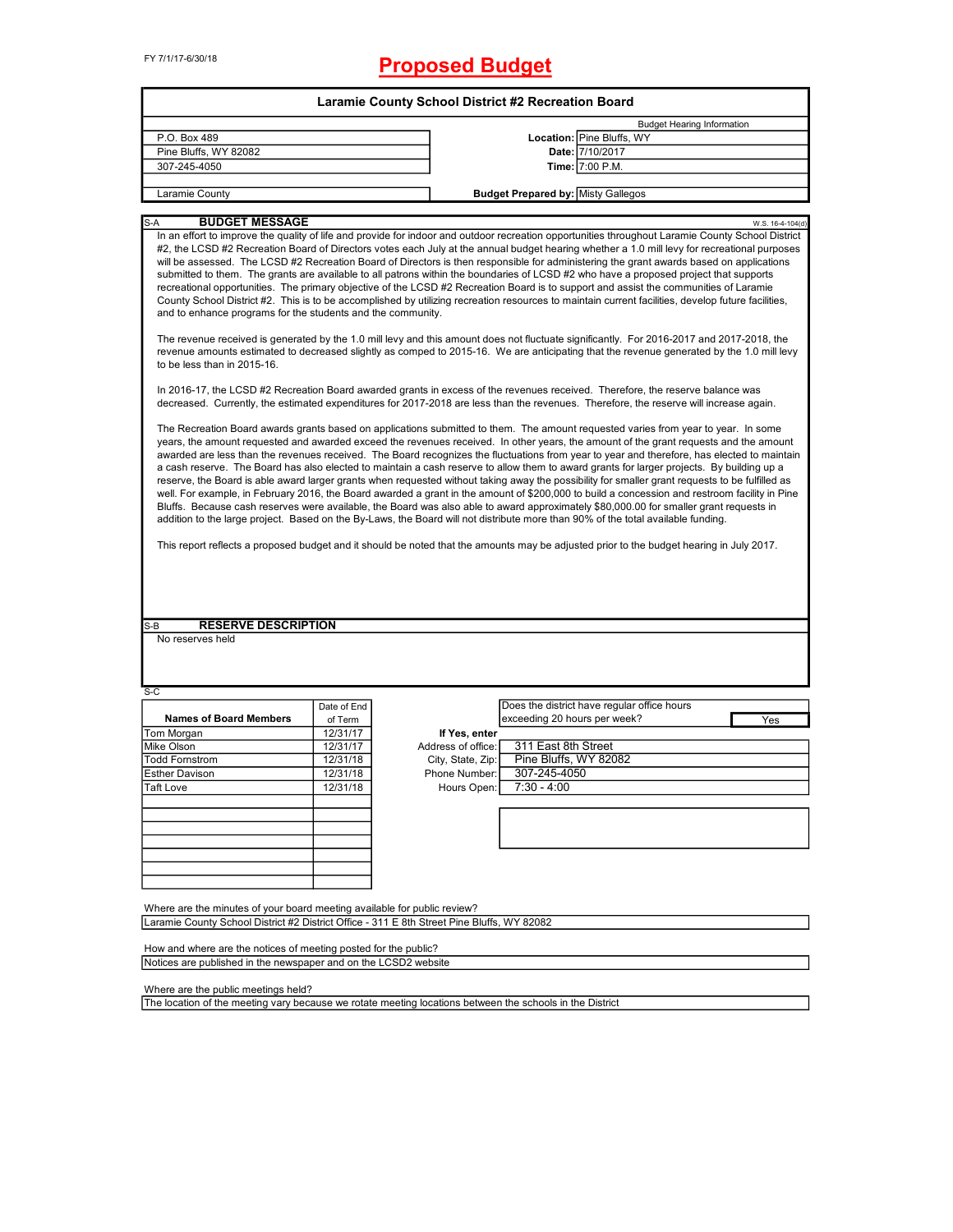### **PROPOSED BUDGET SUMMARY**

|       | <b>OVERVIEW</b>                                             | 2015-2016<br>Actual | 2016-2017<br>Estimated | 2017-2018<br>Proposed | Pending<br>Approval |
|-------|-------------------------------------------------------------|---------------------|------------------------|-----------------------|---------------------|
| $S-1$ | <b>Total Budgeted Expenditures</b>                          | \$57.302            | \$285,000              | \$85,000              |                     |
| $S-2$ | <b>Total Principal to Pay on Debt</b>                       | \$0                 | \$0                    |                       |                     |
| $S-3$ | <b>Total Change to Restricted Funds</b>                     | \$0                 | \$0                    |                       |                     |
|       |                                                             |                     |                        |                       |                     |
| $S-4$ | <b>Total General Fund and Forecasted Revenues Available</b> | \$774,558           | \$589,201              | \$655,201             |                     |
|       |                                                             |                     |                        |                       |                     |
| $S-5$ | Amount requested from County Commissioners                  | \$201.353           | \$150,000              |                       | \$150,000           |
|       |                                                             |                     |                        |                       |                     |
| $S-6$ | <b>Additional Funding Needed:</b>                           |                     |                        |                       |                     |

|                            | <b>REVENUE SUMMARY</b>                                            | 2015-2016        | 2016-2017        | 2017-2018                                          | Pending                                                                                                                                                                                                                              |
|----------------------------|-------------------------------------------------------------------|------------------|------------------|----------------------------------------------------|--------------------------------------------------------------------------------------------------------------------------------------------------------------------------------------------------------------------------------------|
|                            |                                                                   | Actual           | Estimated        | Proposed                                           | Approval                                                                                                                                                                                                                             |
|                            |                                                                   |                  |                  |                                                    |                                                                                                                                                                                                                                      |
| $S-7$                      | <b>Operating Revenues</b>                                         | \$0<br>\$201.353 | \$0<br>\$150,000 | \$0                                                | en eller<br>Stadt Stadt Stadt Stadt Stadt Stadt Stadt Stadt Stadt Stadt Stadt Stadt Stadt Stadt Stadt Stadt Stadt Stadt S<br><u>SASTANIO</u>                                                                                         |
| $S-8$<br>$S-9$             | Tax levy (From the County Treasurer)<br><b>Government Support</b> | \$0              | \$0              | \$150,000<br>\$0                                   | en de la filosofia<br>Altres de la filosofia                                                                                                                                                                                         |
| $S-10$                     | <b>Grants</b>                                                     | \$0              | \$0              | \$0                                                | enne<br>Bald                                                                                                                                                                                                                         |
| $S-11$                     | Other County Support (Not from Co. Treas.)                        | \$0              | \$0              | \$0                                                | enne<br>Bald                                                                                                                                                                                                                         |
| $S-12$                     | <b>Miscellaneous</b>                                              | \$1,004          | \$1,000          | \$1,000                                            |                                                                                                                                                                                                                                      |
| $S-13$                     | <b>Other Forecasted Revenue</b>                                   | \$0              | \$0              | \$0                                                | <u>tik k</u>                                                                                                                                                                                                                         |
|                            |                                                                   |                  |                  |                                                    |                                                                                                                                                                                                                                      |
| $S-14$                     | <b>Total Revenue</b>                                              | \$202,357        | \$151,000        | \$151,000                                          |                                                                                                                                                                                                                                      |
|                            | FY 7/1/17-6/30/18                                                 |                  |                  | Laramie County School District #2 Recreation Board |                                                                                                                                                                                                                                      |
| <b>EXPENDITURE SUMMARY</b> |                                                                   | 2015-2016        | 2016-2017        | 2017-2018                                          | Pending                                                                                                                                                                                                                              |
|                            |                                                                   | Actual           | Estimated        | Proposed                                           | Approval                                                                                                                                                                                                                             |
| $S-15$                     | <b>Capital Outlay</b>                                             | \$0              | \$0              | \$0                                                | en de la famílie de la famílie de la famílie de la famílie de la famílie de la famílie de la famílie de la fam<br>En década de la famílie de la famílie de la famílie de la famílie de la famílie de la famílie de la famílie de     |
| $S-16$                     | <b>Interest and Fees On Debt</b>                                  | \$0              | \$0              | \$0                                                | en de la f                                                                                                                                                                                                                           |
| $S-17$                     | <b>Administration</b>                                             | \$0              | \$0              | \$0                                                | en die gewone<br>Verlagten                                                                                                                                                                                                           |
| $S-18$                     | <b>Operations</b>                                                 | \$56,302         | \$284,000        | \$84,000                                           | <b>RAMA STATISTICS</b>                                                                                                                                                                                                               |
| $S-19$                     | <b>Indirect Costs</b>                                             | \$1,000          | \$1,000          | \$1,000                                            | <b>1979 - 1989 - 1989</b>                                                                                                                                                                                                            |
|                            |                                                                   |                  |                  |                                                    |                                                                                                                                                                                                                                      |
| $S-20$                     | <b>Total Expenditures</b>                                         | \$57,302         | \$285,000        | \$85,000                                           | 756 766 76                                                                                                                                                                                                                           |
|                            |                                                                   |                  |                  |                                                    |                                                                                                                                                                                                                                      |
|                            | <b>DEBT SUMMARY</b>                                               | 2015-2016        | 2016-2017        | 2017-2018                                          | Pending                                                                                                                                                                                                                              |
|                            |                                                                   | Actual           | Estimated        | Proposed                                           | Approval                                                                                                                                                                                                                             |
| $S-21$                     | <b>Principal Paid on Debt</b>                                     | \$0              | \$0              | \$0                                                | <u> Kabupatèn Timur Pada Barat Barat Barat Barat Barat Barat Barat Barat Barat Barat Barat Barat Barat Barat Bara</u>                                                                                                                |
|                            |                                                                   |                  |                  |                                                    |                                                                                                                                                                                                                                      |
|                            | <b>CASH AND INVESTMENTS</b>                                       | 2015-2016        | 2016-2017        | 2017-2018                                          | Pending                                                                                                                                                                                                                              |
|                            |                                                                   | Actual           | Estimated        | Proposed                                           | Approval                                                                                                                                                                                                                             |
| $S-22$                     | <b>TOTAL GENERAL FUNDS</b>                                        | \$572,201        | \$438,201        | \$504,201                                          | <u> Kabupatèn Bandaran Indonesia Bandaran Indonesia Bandaran Indonesia Bandaran Indonesia Bandaran Indonesia Ba</u>                                                                                                                  |
|                            |                                                                   |                  |                  |                                                    |                                                                                                                                                                                                                                      |
|                            | <b>Summary of Reserve Funds</b>                                   |                  |                  |                                                    |                                                                                                                                                                                                                                      |
| $S-23$                     | <b>Beginning Balance in Reserve Accounts</b>                      |                  |                  |                                                    |                                                                                                                                                                                                                                      |
| $S-24$                     | a. Depreciation Reserve                                           | \$0              | \$0              | \$0                                                | en de la familie de la familie de la familie de la familie de la familie de la familie de la familie de la fa<br>Concelho de la familie de la familie de la familie de la familie de la familie de la familie de la familie de       |
| $S-25$                     | b. Other Reserve                                                  | \$0              | \$0              | \$0                                                | e de la composición de la composición de la composición de la composición de la composición de la composición<br>Composición de la composición de la composición de la composición de la composición de la composición de la co<br>C |
| $S-26$                     | c. Emergency Reserve (Cash)                                       | \$0              | \$0              | \$0                                                |                                                                                                                                                                                                                                      |
|                            | Total Reserves (a+b+c)                                            | \$0              | \$0              | \$0                                                | en en de la familie de la familie de la familie de la familie de la familie de la familie de la familie de la<br>Constitution de la familie de la familie de la familie de la familie de la familie de la familie de la familie      |
| $S-27$                     | Amount to be added                                                |                  |                  |                                                    |                                                                                                                                                                                                                                      |
| $S-28$                     | a. Depreciation Reserve                                           | \$0              | \$0              | \$0                                                | en de la filosofia<br>Balderia                                                                                                                                                                                                       |
| $S-29$                     | b. Other Reserve                                                  | \$0              | \$0              | \$0                                                | en de la filosofia<br>Establecidades                                                                                                                                                                                                 |
| $S-30$                     | c. Emergency Reserve (Cash)                                       | \$0              | \$0              | \$0                                                | en de la filosofia<br>Altres de la filòlogía                                                                                                                                                                                         |
|                            | Total to be added (a+b+c)                                         | \$0              | \$0              | \$0                                                | ennen<br>Välislän                                                                                                                                                                                                                    |
| $S-31$                     | <b>Subtotal</b>                                                   | \$0              | \$0              | \$0                                                | gang<br>Mala                                                                                                                                                                                                                         |
| $S-32$                     | Less Total to be spent                                            | \$0              | \$0              | \$0                                                | anna<br>Thaill                                                                                                                                                                                                                       |
| $S-33$                     | TOTAL RESERVES AT END OF FISCAL YEAR                              | \$0              | \$0              | \$0                                                | en el control.<br>Control                                                                                                                                                                                                            |
|                            |                                                                   |                  |                  |                                                    |                                                                                                                                                                                                                                      |

*End of Summary*

*Budget Officer / District Official (if not same as "Submitted by")*

Pine Bluffs, WY 82082

Date adopted by Special District

**DISTRICT ADDRESS:** P.O. Box 489 **PREPARED BY:** Misty Gallegos

**DISTRICT PHONE:** 307-245-4050

3/27/17 *Form approved by Wyoming Department of Audit, Public Funds Division* Prepared in compliance with the Uniform Municipal Fiscal Procedures Act (W.S. 16-4-101 through 124) as it applies.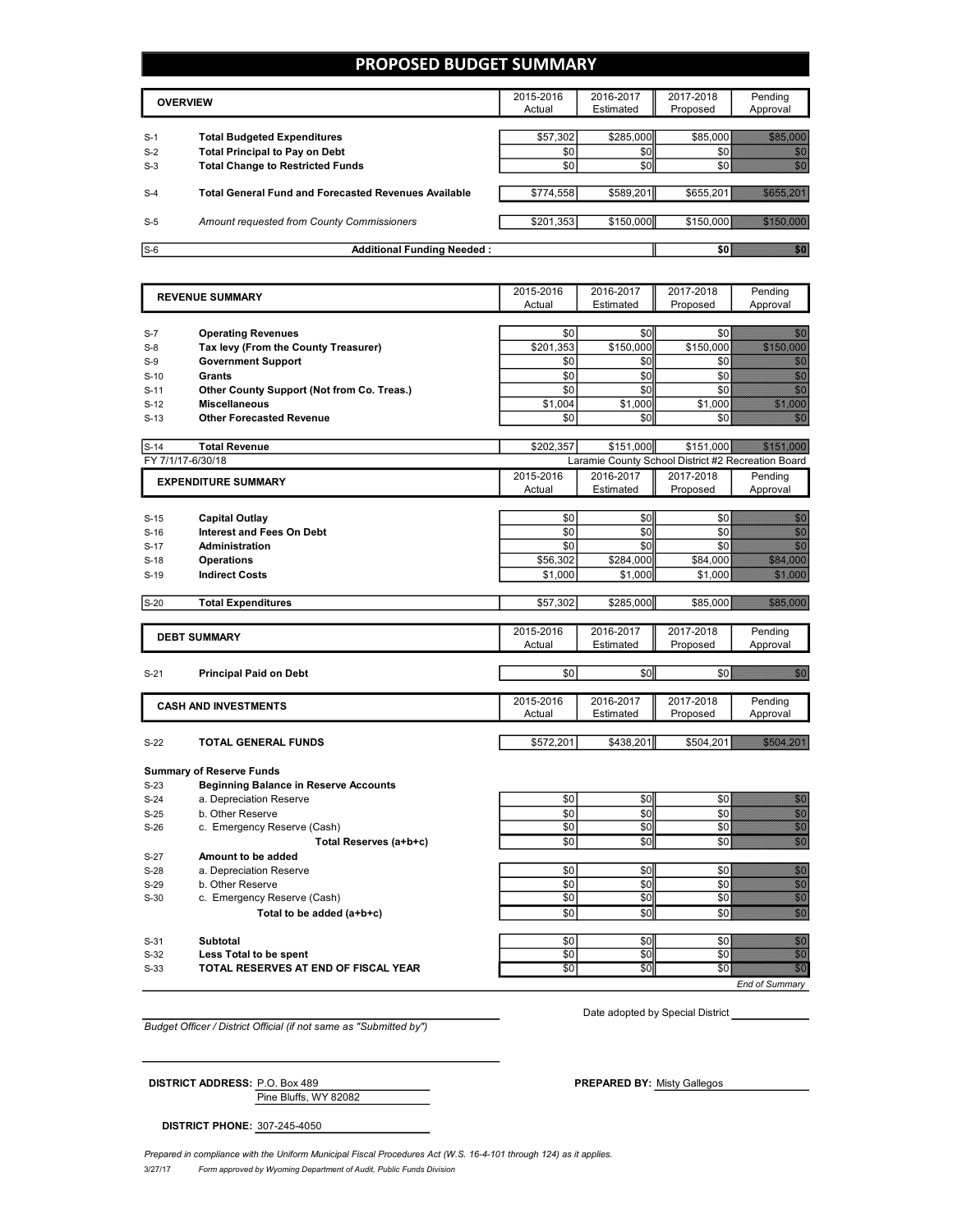Laramie County School District #2 Recreation Board

**NAME OF DISTRICT/BOARD**

**FYE** 6/30/2018

|                      | <b>PROPERTY TAXES AND ASSESSMENTS</b>                 |           |           |           |                     |  |
|----------------------|-------------------------------------------------------|-----------|-----------|-----------|---------------------|--|
|                      |                                                       |           |           |           |                     |  |
|                      |                                                       | 2015-2016 | 2016-2017 | 2017-2018 | Pending             |  |
|                      |                                                       | Actual    | Estimated | Proposed  | Approval            |  |
| $R-1$                | <b>Property Taxes and Assessments Received</b>        |           |           |           |                     |  |
| $R-1.1$              | Tax Levy (From the County Treasurer)                  | \$201,353 | \$150,000 | \$150,000 | <u>STEOLOOC</u>     |  |
| $R-1.2$              | <b>Other County Support</b>                           |           |           |           |                     |  |
|                      |                                                       |           |           |           |                     |  |
|                      | <b>FORECASTED REVENUE</b>                             |           |           |           |                     |  |
|                      |                                                       |           |           |           |                     |  |
|                      |                                                       | 2015-2016 | 2016-2017 | 2017-2018 | Pending             |  |
|                      |                                                       | Actual    | Estimated | Proposed  | Approval            |  |
| $R-2$                | <b>Revenues from Other Governments</b>                |           |           |           |                     |  |
| $R-2.1$              | State Aid                                             |           |           |           |                     |  |
| $R-2.2$              | Additional County Aid (non-treasurer)                 |           |           |           |                     |  |
| $R-2.3$              | City (or Town) Aid                                    |           |           |           |                     |  |
| $R-2.4$              | Other (Specify)                                       |           |           |           |                     |  |
| $R-2.5$              | <b>Total Government Support</b>                       | \$0       | \$0       | \$0       |                     |  |
| $R-3$<br>$R-3.1$     | <b>Operating Revenues</b>                             |           |           |           |                     |  |
| $R-3.2$              | <b>Customer Charges</b><br>Sales of Goods or Services |           |           |           |                     |  |
|                      | <b>Other Assessments</b>                              |           |           |           |                     |  |
| $R-3.3$<br>$R - 3.4$ |                                                       | \$0       | \$0       | \$0       | en eller<br>Bernard |  |
| $R-4$                | <b>Total Operating Revenues</b><br>Grants             |           |           |           |                     |  |
| $R-4.1$              | <b>Direct Federal Grants</b>                          |           |           |           |                     |  |
| $R-4.2$              | <b>Federal Grants thru State Agencies</b>             |           |           |           |                     |  |
| $R-4.3$              | <b>Grants from State Agencies</b>                     |           |           |           |                     |  |
| $R-4.4$              | <b>Total Grants</b>                                   | \$0       | \$0       | \$0       | en en de la         |  |
| $R-5$                | <b>Miscellaneous Revenue</b>                          |           |           |           |                     |  |
| $R-5.1$              | Interest                                              | \$1,004   | \$1,000   | \$1,000   |                     |  |
| $R-5.2$              | Other: Specify                                        |           |           |           |                     |  |
| $R-5.3$              | Other: Additional                                     |           |           |           |                     |  |
| $R-5.4$              | <b>Total Miscellaneous</b>                            | \$1,004   | \$1,000   | \$1,000   | 57. 888             |  |
| $R-5.5$              | <b>Total Forecasted Revenue</b>                       | \$1,004   | \$1,000   | \$1,000   |                     |  |
| $R-6$                | <b>Other Forecasted Revenue</b>                       |           |           |           |                     |  |
| $R-6.1$              | a. Other past due-as estimated by Co. Treas.          |           |           |           |                     |  |
| $R-6.2$              | b. Other forecasted revenue (specify):                |           |           |           |                     |  |
| $R-6.3$              |                                                       |           |           |           |                     |  |
| $R-6.4$              |                                                       |           |           |           |                     |  |
| $R-6.5$              |                                                       |           |           |           |                     |  |
| $R-6.6$              | Total Other Forecasted Revenue (a+b)                  | \$0       | \$0       | \$0       | en<br>Alberta       |  |
|                      |                                                       |           |           |           |                     |  |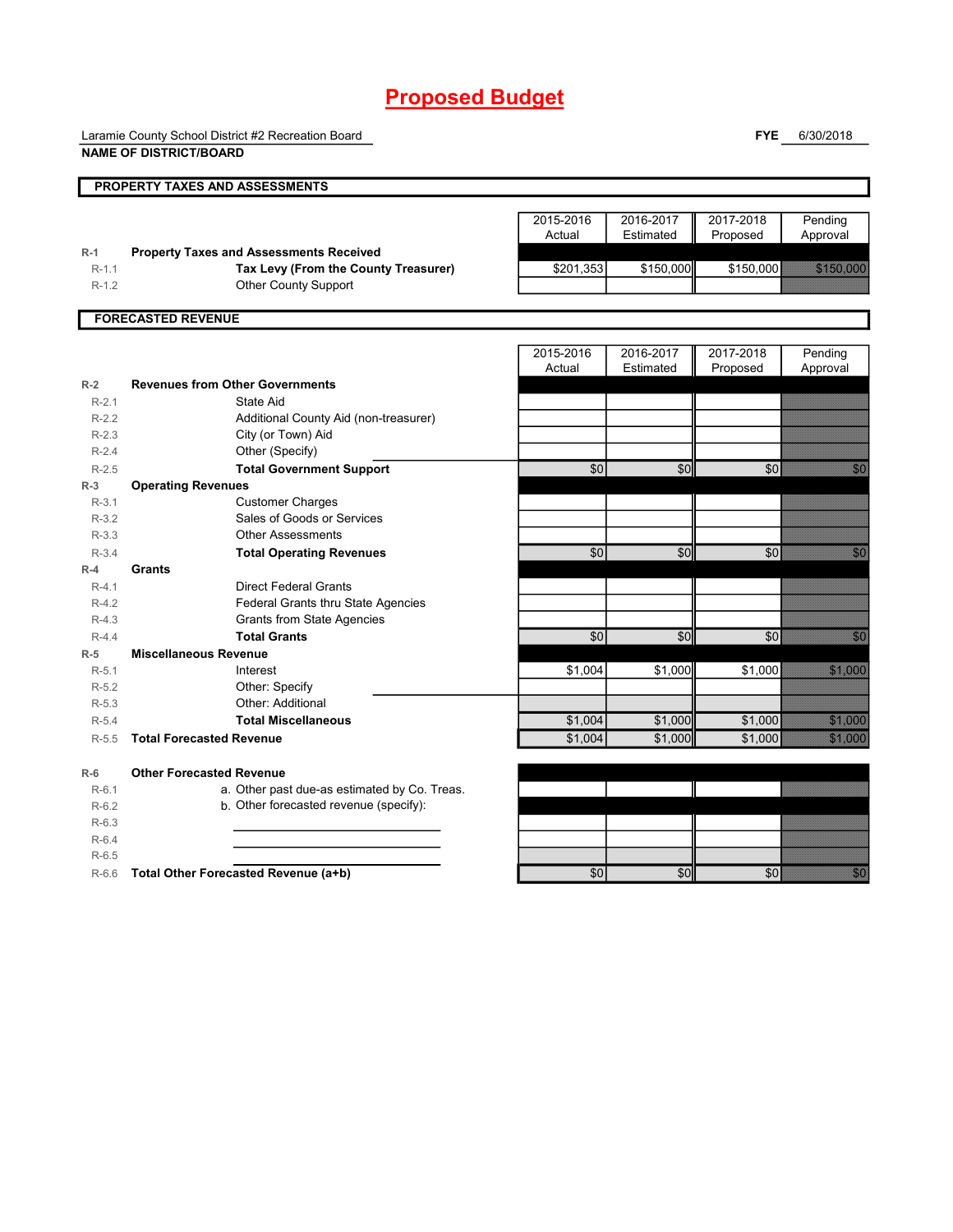### **CAPITAL OUTLAY BUDGET**

| E-1     | <b>Capital Outlay</b>       |                         |
|---------|-----------------------------|-------------------------|
| $F-11$  |                             | <b>Real Property</b>    |
| $F-12$  |                             | Vehicles                |
| $F-1.3$ |                             | <b>Office Equipment</b> |
| $F-14$  |                             | Other (Specify)         |
| $F-1.5$ |                             |                         |
| $F-16$  |                             |                         |
| $F-17$  |                             |                         |
| $F-1.8$ | <b>TOTAL CAPITAL OUTLAY</b> |                         |

|         |                       |                      | 2015-2016 | 2016-2017 | 2017-2018 | Pending                                                                                                                                                                                                                         |
|---------|-----------------------|----------------------|-----------|-----------|-----------|---------------------------------------------------------------------------------------------------------------------------------------------------------------------------------------------------------------------------------|
|         |                       |                      | Actual    | Estimated | Proposed  | Approval                                                                                                                                                                                                                        |
|         | <b>Capital Outlay</b> |                      |           |           |           |                                                                                                                                                                                                                                 |
| $E-1.1$ |                       | <b>Real Property</b> |           |           |           |                                                                                                                                                                                                                                 |
| $E-1.2$ |                       | Vehicles             |           |           |           |                                                                                                                                                                                                                                 |
| $E-1.3$ |                       | Office Equipment     |           |           |           |                                                                                                                                                                                                                                 |
| $E-1.4$ |                       | Other (Specify)      |           |           |           |                                                                                                                                                                                                                                 |
| $E-1.5$ |                       |                      |           |           |           |                                                                                                                                                                                                                                 |
| $E-1.6$ |                       |                      |           |           |           |                                                                                                                                                                                                                                 |
| $E-1.7$ |                       |                      |           |           |           |                                                                                                                                                                                                                                 |
| $E-1.8$ | TOTAL CAPITAL OUTLAY  |                      | \$0       | \$0       | \$0       | en en de la familie de la familie de la familie de la familie de la familie de la familie de la familie de la<br>Constitution de la familie de la familie de la familie de la familie de la familie de la familie de la familie |

#### **ADMINISTRATION BUDGET**

| $E-2$     | <b>Personnel Services</b>            |                                 |
|-----------|--------------------------------------|---------------------------------|
| $E - 2.1$ |                                      | Administrator                   |
| $E - 2.2$ |                                      | Secretary                       |
| $E - 2.3$ |                                      | Clerical                        |
| $E - 2.4$ |                                      | Other (Specify)                 |
| $E - 2.5$ |                                      |                                 |
| $E-2.6$   |                                      |                                 |
| $E - 2.7$ |                                      |                                 |
| $E-3$     | <b>Board Expenses</b>                |                                 |
| $E - 3.1$ |                                      | Travel                          |
| $E - 3.2$ |                                      | Mileage                         |
| $E - 3.3$ |                                      | Other (Specify)                 |
| $E - 3.4$ |                                      |                                 |
| $E - 3.5$ |                                      |                                 |
| $E - 3.6$ |                                      |                                 |
| $E-4$     | <b>Contractual Services</b>          |                                 |
| $E - 4.1$ |                                      | Legal                           |
| $E-4.2$   |                                      | Accounting/Auditing             |
| $E-4.3$   |                                      | Other (Specify)                 |
| $E-4.4$   |                                      |                                 |
| $E-4.5$   |                                      |                                 |
| $E-4.6$   |                                      |                                 |
| $E-5$     | <b>Other Administrative Expenses</b> |                                 |
| $E - 5.1$ |                                      | <b>Office Supplies</b>          |
| $E - 5.2$ |                                      | Office equipment, rent & repair |
| $E - 5.3$ |                                      | Education                       |
| $E - 5.4$ |                                      | Registrations                   |
| $E - 5.5$ |                                      | Other (Specify)                 |
| $E - 5.6$ |                                      |                                 |
| $E - 5.7$ |                                      |                                 |
| $E - 5.8$ |                                      |                                 |
| F-6 –     | TOTAL ADMINISTRATION                 |                                 |

|           |                                      | 2015-2016<br>Actual | 2016-2017<br>Estimated | 2017-2018<br>Proposed | Pending<br>Approval |
|-----------|--------------------------------------|---------------------|------------------------|-----------------------|---------------------|
| $E-2$     | <b>Personnel Services</b>            |                     |                        |                       |                     |
| $E - 2.1$ | Administrator                        |                     |                        |                       |                     |
| $E-2.2$   | Secretary                            |                     |                        |                       |                     |
| $E - 2.3$ | Clerical                             |                     |                        |                       |                     |
| $E-2.4$   | Other (Specify)                      |                     |                        |                       |                     |
| $E - 2.5$ |                                      |                     |                        |                       |                     |
| $E-2.6$   |                                      |                     |                        |                       |                     |
| $E - 2.7$ |                                      |                     |                        |                       |                     |
| $E-3$     | <b>Board Expenses</b>                |                     |                        |                       |                     |
| $E-3.1$   | Travel                               |                     |                        |                       |                     |
| $E - 3.2$ | Mileage                              |                     |                        |                       |                     |
| $E - 3.3$ | Other (Specify)                      |                     |                        |                       |                     |
| $E - 3.4$ |                                      |                     |                        |                       |                     |
| $E-3.5$   |                                      |                     |                        |                       |                     |
| $E - 3.6$ |                                      |                     |                        |                       |                     |
| $E-4$     | <b>Contractual Services</b>          |                     |                        |                       |                     |
| $E - 4.1$ | Legal                                |                     |                        |                       |                     |
| $E-4.2$   | Accounting/Auditing                  |                     |                        |                       |                     |
| $E - 4.3$ | Other (Specify)                      |                     |                        |                       |                     |
| $E-4.4$   |                                      |                     |                        |                       |                     |
| $E-4.5$   |                                      |                     |                        |                       |                     |
| $E-4.6$   |                                      |                     |                        |                       |                     |
| $E-5$     | <b>Other Administrative Expenses</b> |                     |                        |                       |                     |
| $E-5.1$   | <b>Office Supplies</b>               |                     |                        |                       |                     |
| $E-5.2$   | Office equipment, rent & repair      |                     |                        |                       |                     |
| $E-5.3$   | Education                            |                     |                        |                       |                     |
| $E - 5.4$ | Registrations                        |                     |                        |                       |                     |
| $E-5.5$   | Other (Specify)                      |                     |                        |                       |                     |
| $E-5.6$   |                                      |                     |                        |                       |                     |
| $E - 5.7$ |                                      |                     |                        |                       |                     |
| $E - 5.8$ |                                      |                     |                        |                       |                     |
| $E-6$     | <b>TOTAL ADMINISTRATION</b>          | \$0                 | \$0                    | \$0                   |                     |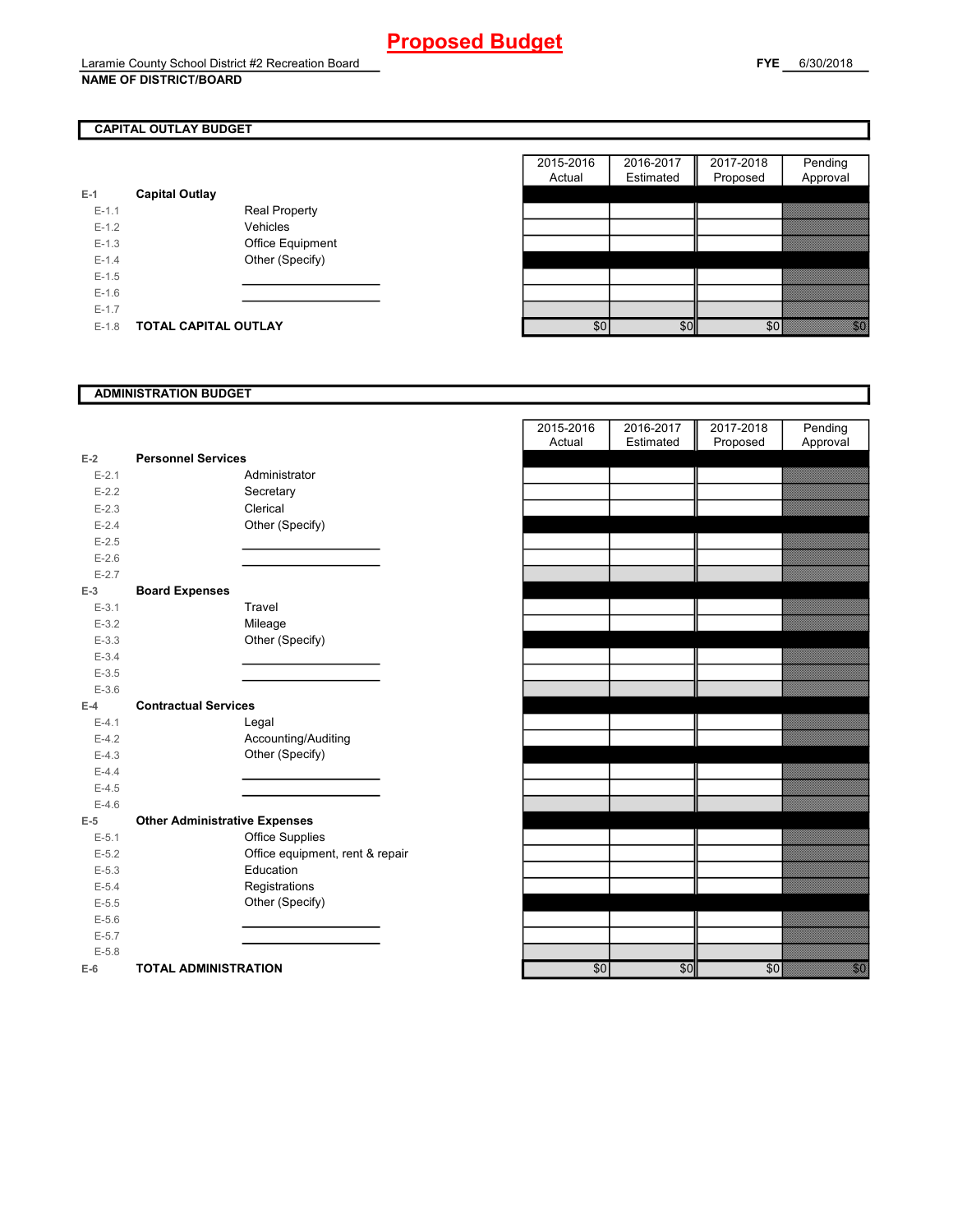Laramie County School District #2 Recreation Board

### **OPERATIONS BUDGET**

| $E-7$     | <b>Personnel Services</b>              |
|-----------|----------------------------------------|
| $E - 7.1$ | Wages--Operations                      |
| $E - 7.2$ | <b>Service Contracts</b>               |
| $E - 7.3$ | Other (Specify)                        |
| $E - 7.4$ |                                        |
| $E - 7.5$ |                                        |
| $E - 7.6$ |                                        |
| $E-8$     | <b>Travel</b>                          |
| $E-8.1$   | Mileage                                |
| $E-8.2$   | Other (Specify)                        |
| $E - 8.3$ |                                        |
| $E-8.4$   |                                        |
| $E-8.5$   |                                        |
| $E-9$     | <b>Operating supplies (List)</b>       |
| $E-9.1$   |                                        |
| $E-9.2$   |                                        |
| $E-9.3$   |                                        |
| $E-9.4$   |                                        |
| $E-9.5$   |                                        |
| $E-10$    | <b>Program Services (List)</b>         |
| $E-10.1$  |                                        |
| $E-10.2$  |                                        |
| $E-10.3$  |                                        |
| $E-10.4$  |                                        |
| $E-10.5$  |                                        |
| $E-11$    | <b>Contractual Arrangements (List)</b> |
| $E-11.1$  |                                        |
| $E-11.2$  |                                        |
| $E-11.3$  |                                        |
| $E-11.4$  |                                        |
| $E-11.5$  |                                        |
| $E-12$    | <b>Other operations (Specify)</b>      |
| $E-12.1$  | <b>Grant Awards</b>                    |
| $E-12.2$  | Advertising                            |
| $E-12.3$  | Bond                                   |
| $E-12.4$  |                                        |
| $E-12.5$  |                                        |
| $E-13$    | <b>TOTAL OPERATIONS</b>                |

|                 |                                        | 2015-2016<br>Actual | 2016-2017<br>Estimated | 2017-2018<br>Proposed | Pending<br>Approval |
|-----------------|----------------------------------------|---------------------|------------------------|-----------------------|---------------------|
| $\overline{7}$  | <b>Personnel Services</b>              |                     |                        |                       |                     |
| $E - 7.1$       | Wages--Operations                      |                     |                        |                       |                     |
| $E - 7.2$       | Service Contracts                      |                     |                        |                       |                     |
| $E - 7.3$       | Other (Specify)                        |                     |                        |                       |                     |
| $E - 7.4$       |                                        |                     |                        |                       |                     |
| $E - 7.5$       |                                        |                     |                        |                       |                     |
| $E - 7.6$       |                                        |                     |                        |                       |                     |
| 8               | Travel                                 |                     |                        |                       |                     |
| $E-8.1$         | Mileage                                |                     |                        |                       |                     |
| $E-8.2$         | Other (Specify)                        |                     |                        |                       |                     |
| $E-8.3$         |                                        |                     |                        |                       |                     |
| $E - 8.4$       |                                        |                     |                        |                       |                     |
| $E-8.5$         |                                        |                     |                        |                       |                     |
| 9               | <b>Operating supplies (List)</b>       |                     |                        |                       |                     |
| $E-9.1$         |                                        |                     |                        |                       |                     |
| $E-9.2$         |                                        |                     |                        |                       |                     |
| $E-9.3$         |                                        |                     |                        |                       |                     |
| $E-9.4$         |                                        |                     |                        |                       |                     |
| $E-9.5$         |                                        |                     |                        |                       |                     |
| 10 <sub>1</sub> | <b>Program Services (List)</b>         |                     |                        |                       |                     |
| $E-10.1$        |                                        |                     |                        |                       |                     |
| $E-10.2$        |                                        |                     |                        |                       |                     |
| $E-10.3$        |                                        |                     |                        |                       |                     |
| $E-10.4$        |                                        |                     |                        |                       |                     |
| $E-10.5$        |                                        |                     |                        |                       |                     |
| $11 -$          | <b>Contractual Arrangements (List)</b> |                     |                        |                       |                     |
| $E-11.1$        |                                        |                     |                        |                       |                     |
| $E-11.2$        |                                        |                     |                        |                       |                     |
| $E-11.3$        |                                        |                     |                        |                       |                     |
| $E-11.4$        |                                        |                     |                        |                       |                     |
| $E-11.5$        |                                        |                     |                        |                       |                     |
| 12              | <b>Other operations (Specify)</b>      |                     |                        |                       |                     |
| $E-12.1$        | <b>Grant Awards</b>                    | \$55,972            | \$283,692              | \$83,670              |                     |
| $E-12.2$        | Advertising                            | \$230               | \$208                  | \$230                 | <u>SZZSZ</u>        |
| $E-12.3$        | Bond                                   | \$100               | \$100                  | \$100                 |                     |
| $E-12.4$        |                                        |                     |                        |                       |                     |
| $E-12.5$        |                                        |                     |                        |                       | a a chun ann        |
| 13              | <b>TOTAL OPERATIONS</b>                | \$56.302            | \$284,000              | \$84,000              |                     |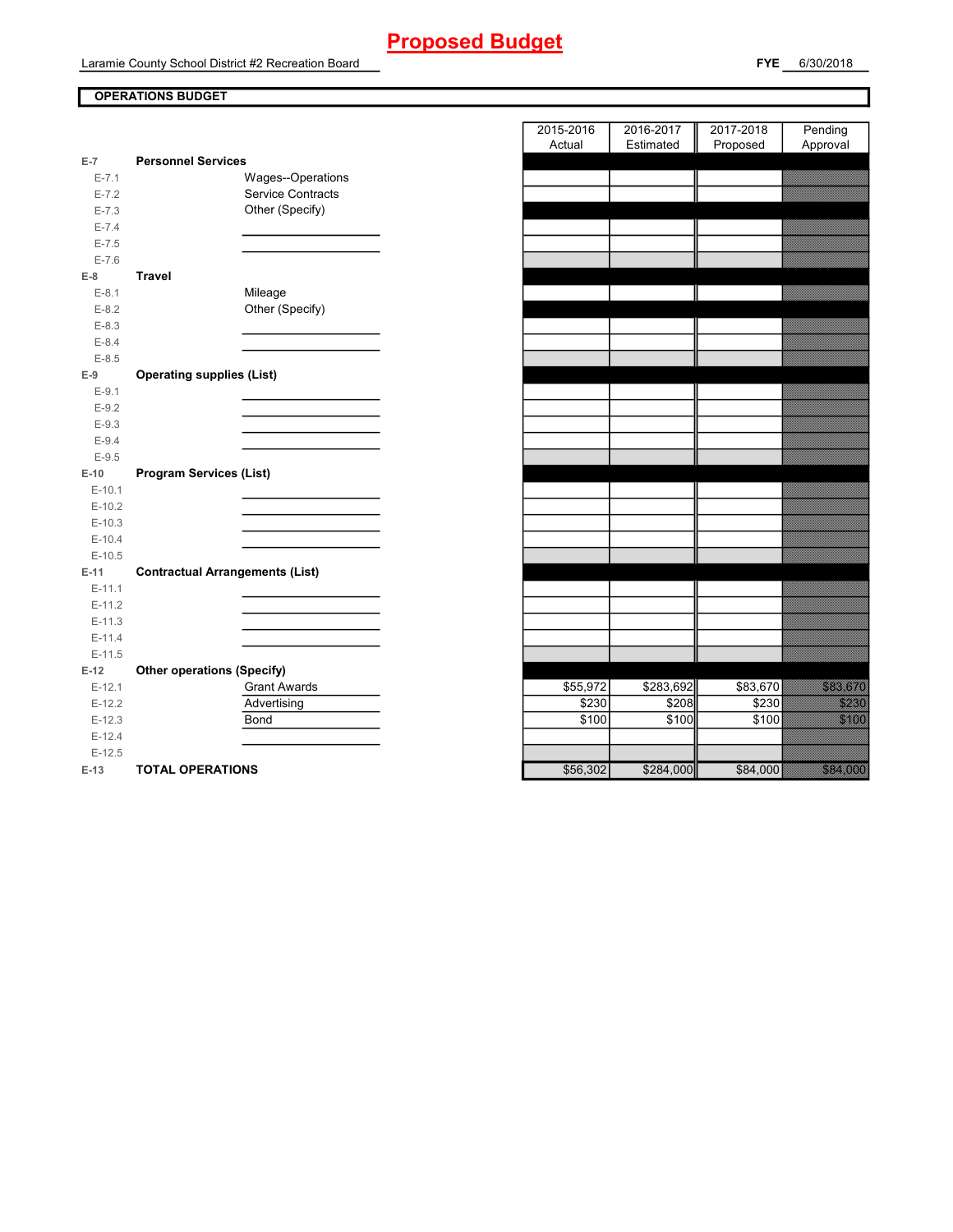Laramie County School District #2 Recreation Board

#### **INDIRECT COSTS BUDGET**

| E-14     | Insurance                    |                               |
|----------|------------------------------|-------------------------------|
| $F-14.1$ | Liability                    |                               |
| $F-142$  |                              | <b>Buildings and vehicles</b> |
| $E-14.3$ |                              | Equipment                     |
| $F-144$  |                              | Other (Specify)               |
| $F-14.5$ |                              |                               |
| $E-14.6$ |                              |                               |
| $F-147$  |                              |                               |
| $E-15$   | Indirect payroll costs:      |                               |
| $E-15.1$ |                              | FICA (Social Security) taxes  |
| $F-152$  |                              | <b>Workers Compensation</b>   |
| $E-15.3$ |                              | Unemployment Taxes            |
| $F-154$  |                              | Retirement                    |
| $F-15.5$ |                              | Health Insurance              |
| $E-15.6$ |                              | Other (Specify)               |
| $E-15.7$ |                              |                               |
| $F-15.8$ |                              |                               |
| $E-15.9$ |                              |                               |
| $E-16$   | <b>Depreciation Expenses</b> |                               |
| E-17     | <b>TOTAL INDIRECT COSTS</b>  |                               |

|          |                              | 2015-2016 | 2016-2017 | 2017-2018 | Pending                |
|----------|------------------------------|-----------|-----------|-----------|------------------------|
|          |                              | Actual    | Estimated | Proposed  | Approval               |
| $E-14$   | <b>Insurance</b>             |           |           |           |                        |
| $E-14.1$ | Liability                    | \$1,000   | \$1,000   | \$1,000   |                        |
| $E-14.2$ | Buildings and vehicles       |           |           |           |                        |
| $E-14.3$ | Equipment                    |           |           |           |                        |
| $E-14.4$ | Other (Specify)              |           |           |           |                        |
| $E-14.5$ |                              |           |           |           |                        |
| $E-14.6$ |                              |           |           |           |                        |
| $E-14.7$ |                              |           |           |           |                        |
| $E-15$   | Indirect payroll costs:      |           |           |           |                        |
| $E-15.1$ | FICA (Social Security) taxes |           |           |           |                        |
| $E-15.2$ | <b>Workers Compensation</b>  |           |           |           |                        |
| $E-15.3$ | <b>Unemployment Taxes</b>    |           |           |           |                        |
| $E-15.4$ | Retirement                   |           |           |           |                        |
| $E-15.5$ | Health Insurance             |           |           |           |                        |
| $E-15.6$ | Other (Specify)              |           |           |           |                        |
| $E-15.7$ |                              |           |           |           |                        |
| $E-15.8$ |                              |           |           |           |                        |
| $E-15.9$ |                              |           |           |           |                        |
| $E-16$   | <b>Depreciation Expenses</b> |           |           |           |                        |
| $E-17$   | <b>TOTAL INDIRECT COSTS</b>  | \$1,000   | \$1,000   | \$1,000   | <u>e de la constru</u> |
|          |                              |           |           |           |                        |

#### **DEBT SERVICE BUDGET**

|         |                           | 2015-2016 | 2016-2017 | 2017-2018 | Pending  |
|---------|---------------------------|-----------|-----------|-----------|----------|
|         |                           | Actual    | Estimated | Proposed  | Approval |
| $D-1$   | <b>Debt Service</b>       |           |           |           |          |
| $D-1.1$ | Principal                 |           |           |           |          |
| $D-1.2$ | Interest                  |           |           |           |          |
| $D-1.3$ | Fees                      |           |           |           |          |
| $D-2$   | <b>TOTAL DEBT SERVICE</b> | \$0       | \$0       |           |          |